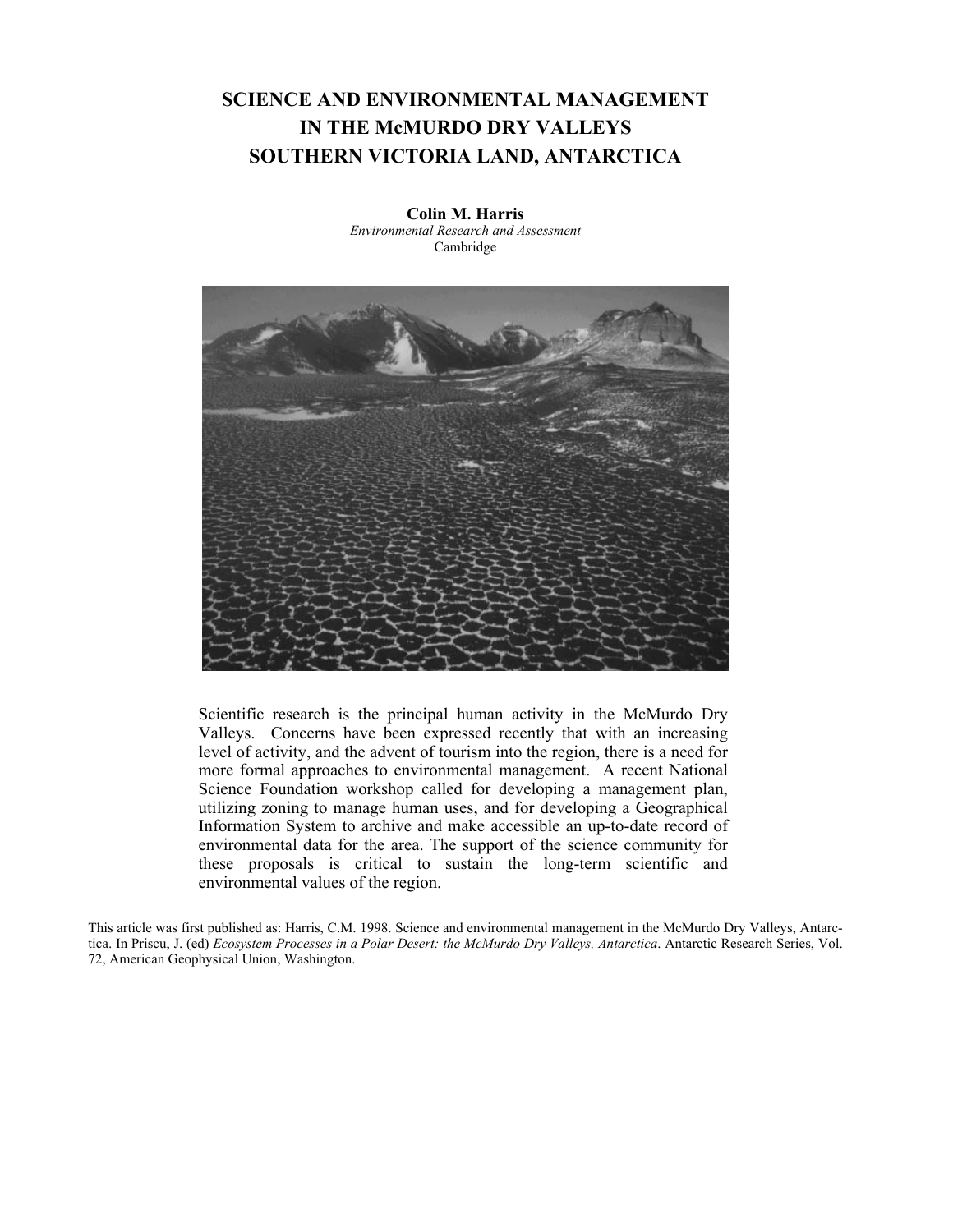#### **INTRODUCTION**

Scientific research and its associated logistic support is the principal human activity in the McMurdo Dry Valleys. As the papers in this volume illustrate, extensive research has been undertaken in a wide range of disciplines in the dry valleys over the last 40 years, especially by United States and New Zealand scientists [*Hatherton*, 1990]. Scientists generally access the region from McMurdo Station (United States) or Scott Base (New Zealand), located on Ross Island some 80 km distant from the dry valleys (Figure 1). The level of research activity has increased since 1993 with the selection of the McMurdo Dry Valleys as a site in the United States National Science Foundation (NSF) Long Term Ecological Research (LTER) Program [*Wharton*, 1993]. In recent years Italy also has become more actively engaged in scientific research in the area, and the first visit by tourists to the Dry Valleys was in 1993 [*Vincent*, 1996].

The environment of the dry valleys has extremely high, internationally significant, scientific, environmental, aesthetic and wilderness values. The environment is sensitive to human impact, and has a low capacity to absorb and recover from changes. Biological growth-rates in the cold desert environment are slow, and landscapes have evolved over many thousands of years. Much of the scientific value of the McMurdo Dry Valleys derives from the fact that the environment has been relatively undisturbed by human activity. The increasing level of activity and an appreciation of the ease with which the unique environment and scientific values can be disturbed has led to new initiatives to manage better both science and the environment in the region. This heightened awareness culminated in a workshop, sponsored by the NSF and held in Santa Fe, New Mexico in March 1995, to discuss central environmental issues in the dry valleys [*Vincent*, 1996]. The Santa Fe workshop concluded that there is a need for more formal and coordinated approaches to management to ensure long-term sustainability of scientific and environmental values.

This paper aims to summarize important issues and potential problems arising from the multinational activities in the dry valleys, necessarily drawing on the findings of the Santa Fe workshop [*Vincent*, 1996]. The views expressed, however, are of the author and not necessarily those of Santa Fe workshop participants, nor those of the national programs operating in the area.

# **EXISTING MANAGEMENT INSTRUMENTS AND MECHANISMS**

In 1991 the Antarctic Treaty Parties agreed the Protocol on Environmental Protection to the Antarctic Treaty (the Madrid Protocol), which rationalized existing rules and provided a new framework for more comprehensive approaches to environmental management in Antarctica. As of April 1997 ratification of the Madrid Protocol was required by two of the 26 states party to its negotiation for it to come into full international legal effect. These states are expected to ratify in the near future and most countries have already begun to implement Madrid Protocol provisions as though the agreement is in force. The Madrid Protocol provides a range of mechanisms for environmental management and those of most relevance to this paper are those on environmental impact assessment and on the protection and management of special areas.

Under the Madrid Protocol, all activities must be assessed for their potential environmental impacts before taking place. If it is concluded at the "Preliminary Stage" of assessment that the impacts will be "less than minor or transitory" then the activity can proceed. Otherwise, an Initial Environmental Evaluation (IEE) must be prepared, which must include detail sufficient to assess whether impacts are likely to have more than a minor or transitory impact. If the impact is expected to be more than minor or transitory, the Madrid Protocol requires that a Comprehensive Environmental Evaluation (CEE) be prepared.

The formal mechanism in the Madrid Protocol providing for strictest control of activities is the Antarctic Specially Protected Area (ASPA), which will replace the existing Sites of Special Scientific Interest (SSSIs) and Specially Protected Areas (SPAs) that are more well-known to Antarctic scientists today. These designations provide for special protection of either sites of long-term special scientific interest or examples of unique or outstanding features and ecosystems in Antarctica. Revision of management plans for existing SSSIs and SPAs so they comply with the provisions in the Madrid Protocol has already been initiated by a number of countries [*Harris*, 1994a]. A second management mechanism is provided in the Madrid Protocol to assist coordination in areas where there is a risk of mutual interference or cumulative environmental impacts or where there is a need to minimize environmental impacts but not necessarily impose such stringent conditions as within an ASPA. This is called an Antarctic Specially Managed Area (ASMA) and replaces the old Multiple-Use Planning Area, which thus far has not been extensively applied. Both the ASPA and ASMA require management plans, but a key difference between them is that the former requires a permit for entry while the latter does not. ASPAs can be contained within AS-MAs, but not vice versa.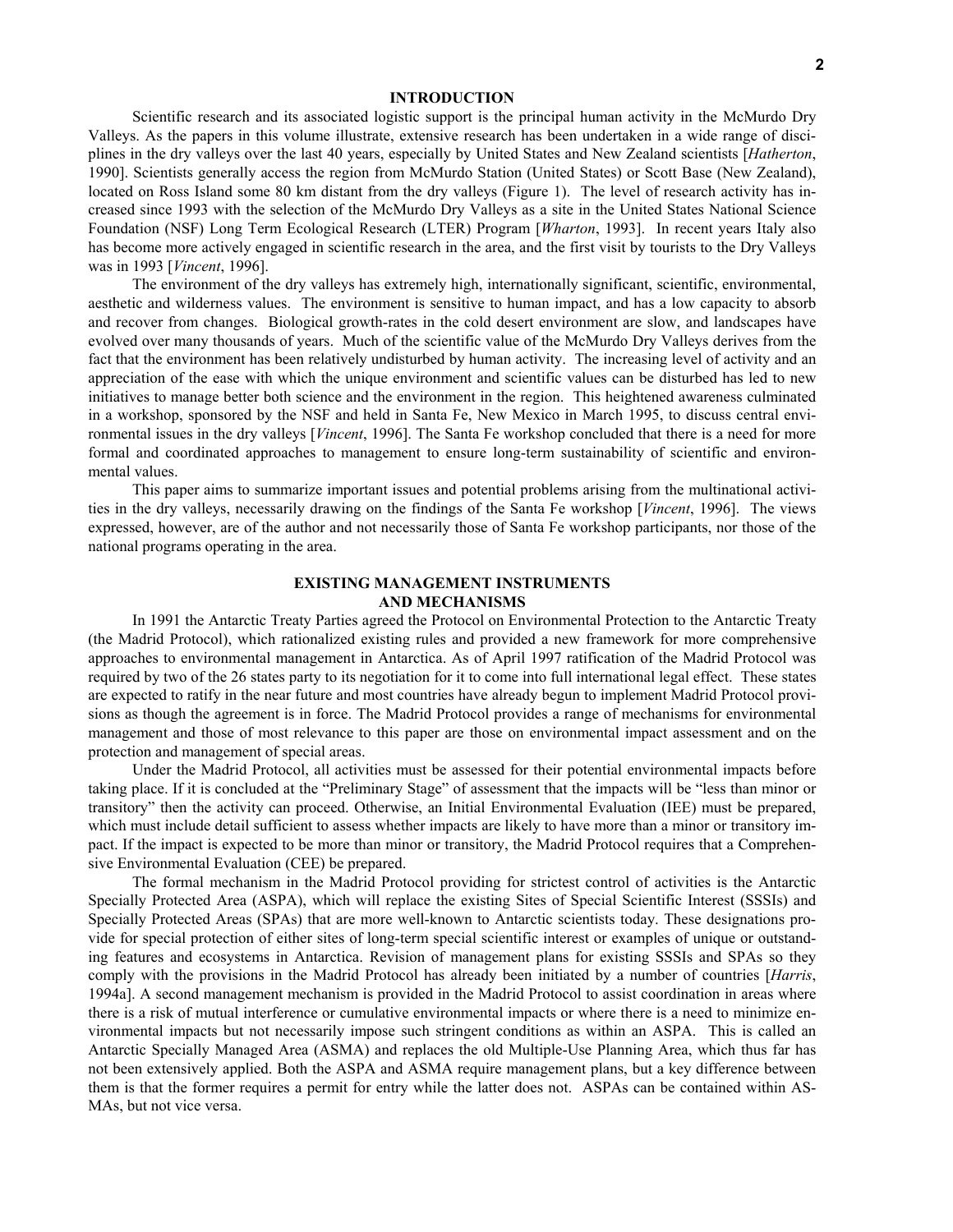

Figure 1. The McMurdo Dry Valleys region, showing the principal ice-free area, protected areas, and research hut locations.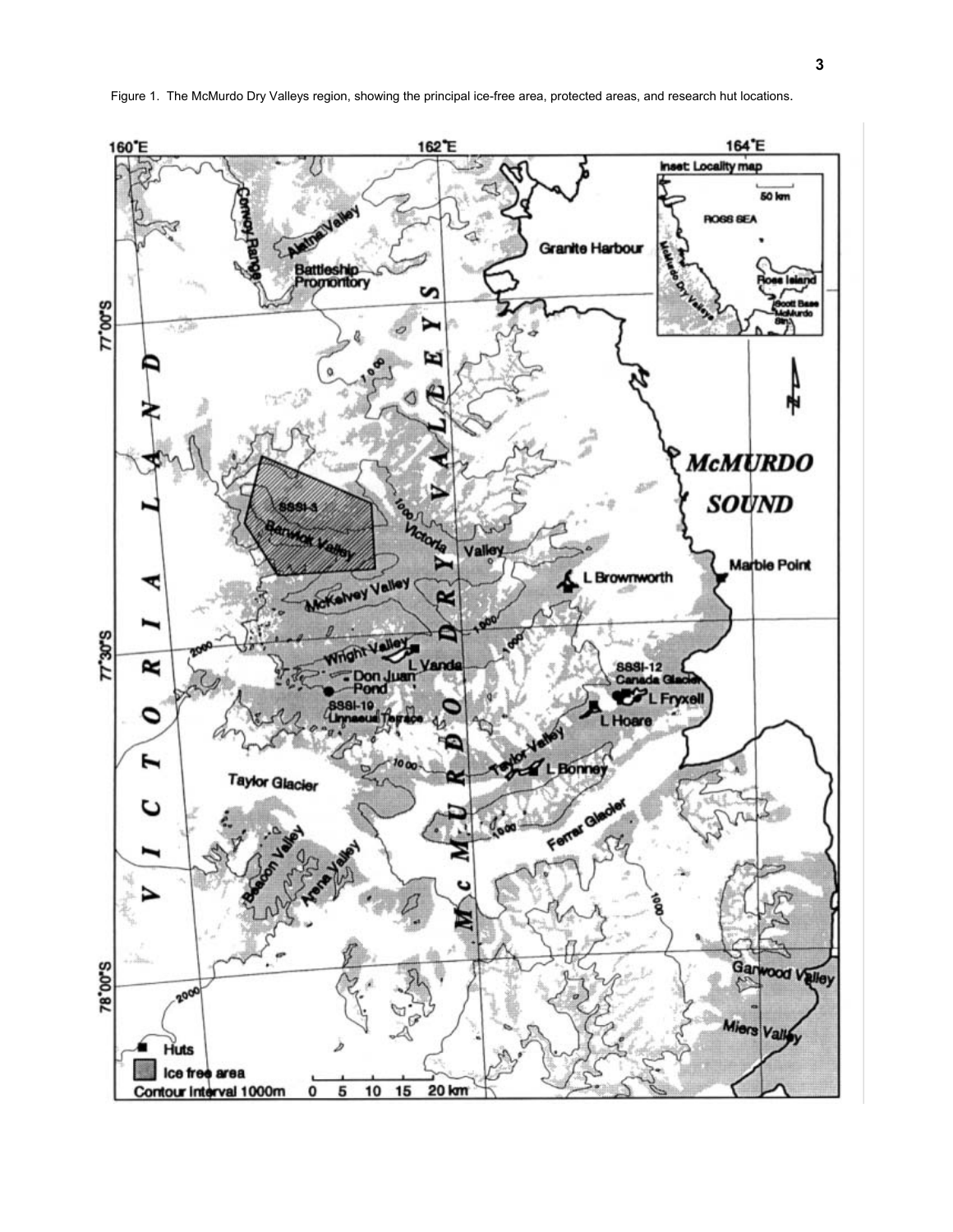## **ACCESS TO AND MOVEMENT WITHIN THE MCMURDO DRY VALLEYS**

Access to the region is principally by helicopter from Ross Island, although a small number of parties may travel over sea ice to the Southern Victoria Land coast and then proceed on foot (Figure 1). Some wheeled vehicles were used in the region in the 1960s and 1970s, but this practice has been discontinued. The only land vehicles now in use are small all-terrain vehicles used to assist lake research programs, and these are not used on ice-free ground.

Helicopter traffic in the dry valleys over the summer period is frequent and may consist of several aircraft operating on a daily basis [*Harris and Croteau*, 1996]. There was a 30% increase in the number of helicopter hours flown in the region between 1974 and 1994 (from 636 to 822 hours) [*Vincent*, 1996]. Most flight activity is in the Taylor Valley, although flights are wide-ranging through the region to support the variety of science projects and visits by officials and the media. On-board helicopters operating from cruise ships have made tourist access possible in recent years, but thus far the number of flights has been low. Landing pads have been marked at most permanent field camps, and at two of the three designated protected areas in the dry valleys (at Canada Glacier and Linnaeus Terrace) where landings are restricted to specific sites. The current management plan of the third protected area (Barwick Valley) states that helicopter access into this area should be avoided (Figure 1). Air routes through the dry valleys are otherwise unrestricted and there are no other permanently designated landing sites, although there are a number that are informally marked.

Foot travel within range of the permanent and temporary camps and landing sites is the other main form of access around the dry valleys. In some places, foot prints have been observed to remain in soils for many years, while at others they disappear rapidly in the strong winds. At this time there are no formally designated foot trails in the region, although in a few places traffic has been sufficient to develop effectively permanent tracks over icefree ground (e.g. the route to a stream weir from the Lake Fryxell Hut to Canada Stream, which is now being proposed as a designated route in the new management plan prepared for the Canada Glacier protected area (Figure 1) [*Harris*, 1994b; *MFAT*, 1997]).

#### **FIELD CAMPS**

Seven semipermanent scientific field camps are located in the McMurdo Dry Valleys, five of which are in Taylor Valley where the majority of LTER work is being conducted, and a permanent helicopter refuelling facility is located at Marble Point (Figure 1). The Taylor Valley camps are the most substantial, each consisting of a mess building, several research huts and accommodation / tent space for about 15 workers. Both semipermanent and temporary field camps may be established anywhere within the dry valleys outside of the protected areas subject to prior environmental impact assessment. Tourist groups have generally not yet established camps.

## **WASTE MANAGEMENT**

Waste disposal regulations in the McMurdo Dry Valleys have always been comparatively strict, and general practice has been to remove most solid wastes since regular research began in the region in the 1960s. Some human wastes were incinerated in propane-fuelled combustors at several of the semipermanent camps, but this practice was discontinued in the dry valleys in 1996. In the past, some domestic liquid wastes were discarded at field camps, but this practice has also been discontinued. Where this had occurred at New Zealand's Lake Vanda Station, affected soil had to be removed because rising lake levels threatened to inundate the site and lead to contamination of the pristine lake waters [*NIWA*, 1993]. The old Vanda Station has been decommissioned and a smaller camp established at another site several hundred meters from the lake.

Over time, rules have become more stringent, and the United States for example has had a policy of waste removal at all locations, including the dry valleys, since 1993. The United States and New Zealand have agreed a consistent policy on waste disposal in the dry valleys based on the "Code of Conduct" presented below. The general policy is that all solid and liquid wastes, including all human wastes and water used for any human purpose (including scientific sampling from lakes) are to be removed from the area. This includes human waste generated away from field camps, which must be containerized and returned for disposal. Because all wastes are now transported out of the region, considerable effort is made to minimize the amount generated by field parties.

# **FUEL AND MATERIALS MANAGEMENT**

Fossil fuel is used for three main purposes in the McMurdo Dry Valleys: for aircraft, heating/cooking and powering equipment. A light diesel (JP8) is used in aircraft and for power and heating, while gasoline is used for equipment such as generators, augers, and the all-terrain vehicles used on the lakes. Propane, gasoline ("white gas"), or kerosene may be used for cooking. As helicopters are generally refuelled outside of the dry valleys at nearby Marble Point, the amount of fuel actually transported into and stored in the dry valleys is relatively small and localized at camps. Occasionally drums may be carried aboard aircraft or cached for refuelling in the field.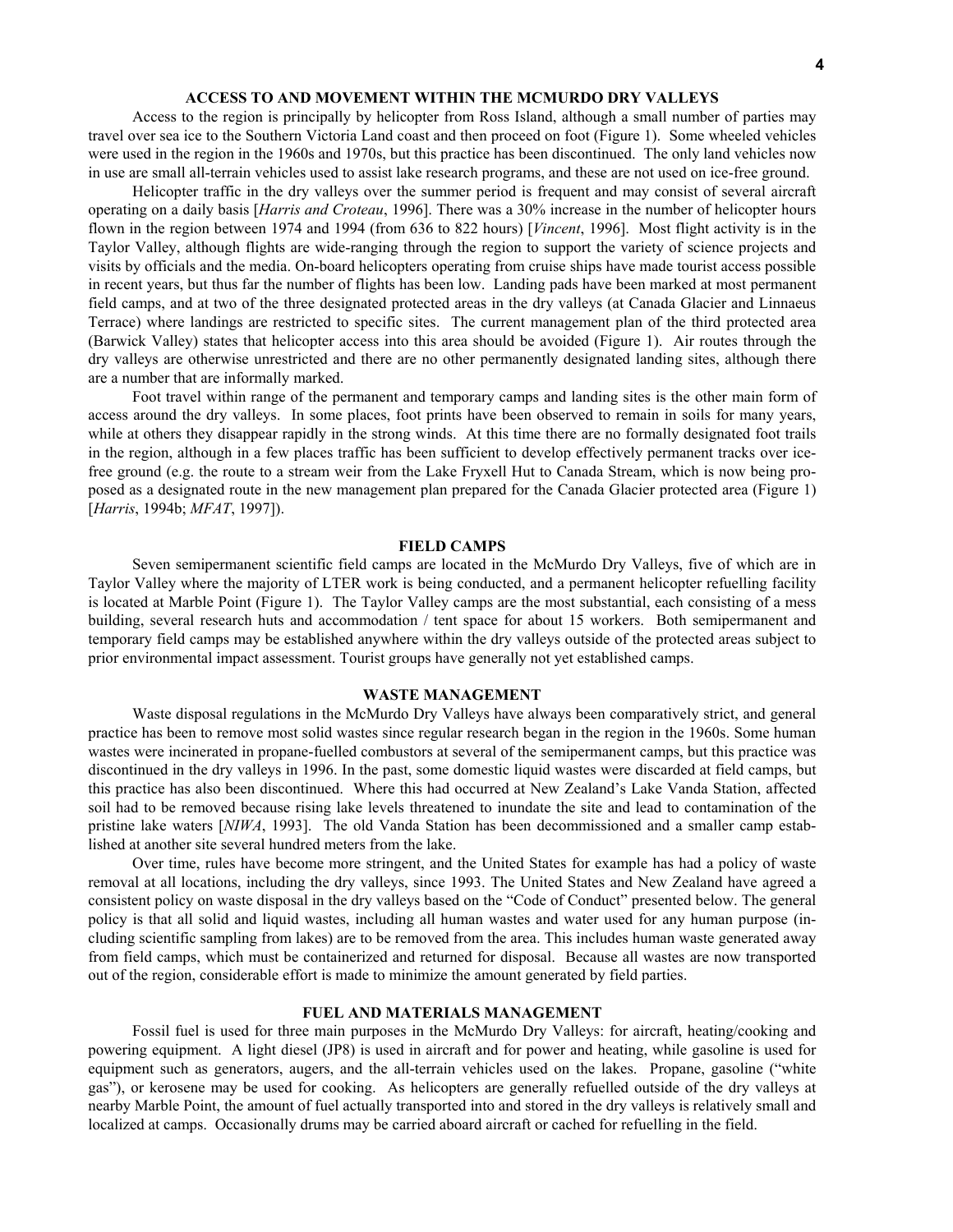The most substantial fuel spill event known in the dry valleys occurred when an air drop of JP8 to Vanda Station in 1984 ruptured on landing on the lake ice; the resulting spill was burned and contamination of the lake was thus minimized. Light diesel was used as a drilling fluid in the 1970s Dry Valley Drilling Project (DVDP), and a number of releases were reported, together with other forms of contamination [*Parker et al.,* 1978]. Significant spills are now required to be reported, but, with the exception of the records kept of the DVDP, information on past activities and effects is contained in voluminous field party reports and has yet to be researched and described. Minor spills occur in routine engine or other refuelling operations, and small quantities of fuel are ejected from fuel lines in some helicopters when engines are turned off.

Camp and scientific equipment and building materials are at risk of dispersal in the prevailing winds common in the dry valleys, and foreign materials occasionally escape into the environment. Special measures are required to ensure materials are held secure.

#### **IMPACTS FROM SCIENCE**

Any scientific activity results in impact, and the range of possible impacts is diverse. The *SCAR/COMNAP* [1996] workshops on environmental monitoring identified those activities and "outputs" most likely to result in "significant" environmental impacts in Antarctica (Table 1), and this is a good summary of the types of concerns important to planning a science program in the McMurdo Dry Valleys.

In relation to the collection and removal of samples in the course of research, science groups working in the dry valleys have often developed specific codes of practice to avoid detrimental effects. For example, liquid lake water samples are not emptied at the surface, as they once were, to avoid "contamination" of surface ice and underlying liquid water properties. In the case of soil excavations, some scientists replace soil layers in the order that they were removed so that sub-surface sediments are not subsequently dispersed by wind [*Campbell et al.*, this volume]. However, measures have been inconsistently applied and it is not difficult to find evidence of former camp or scientific activity.

The impacts of research activities in the dry valleys, while diverse, may still be considered as relatively localized and of limited scale and duration [*Vincent*, 1996], although as noted above a thorough assessment and inventory of actual impacts has never been undertaken. While it is true that science projects have undoubtedly had their impacts, most of the dry valley region might still be considered close to an undisturbed state. Away from the immediate environs of permanent camps signatures of global pollutants are probably more likely to be detected than local.

## **MANAGING TOURISM**

Tourist visits to the McMurdo Dry Valleys are a recent phenomena and have been facilitated by a single helicopter-capable Russian icebreaker, *Kapitan Khlebnikov*. A total of 715 people have visited on seven tours to Taylor Valley since 1993 (Table 2), each tour lasting, on average, a total of about 6.6 hours. All tourist visits have been to the Taylor Valley, which is also the current region of most intensive scientific use. All visits are supervised by tour staff and by an independent observer from one of the national programs. However concerns were expressed by some scientists when initial landings by tour groups were near research sites. Informal agreement has now been reached between the tour operator and national programs on suitable landing areas in the lower Taylor Valley to avoid possible conflicts of interest. Legally, however, tour operators may visit other sites if they wish, provided these are outside of formally protected areas where permits for entry are required.

As the length of tours is short, with individual passengers having only a few hours on the ground, there is currently little opportunity for tourists to move far beyond the initial point of landing. Tour operators and the national programs take steps prior to visits to educate tourists on the fragile nature of the dry valleys, the importance of the scientific programs, on specific prohibitions (e.g. waste disposal) and provide them with a summary of the adopted "Code of Conduct" presented below. Under these circumstances, waste disposal issues are generally limited to accidental loss of wrappers (e.g. film, food) and perhaps the need by some for urination. The principal impacts for this type of tour are likely to be related to foot traffic, possible disturbance of geological, biological, or scientific features of value, and emissions and spillages from helicopters. Visits are presently targeted at sites where impacts are expected to be minimal.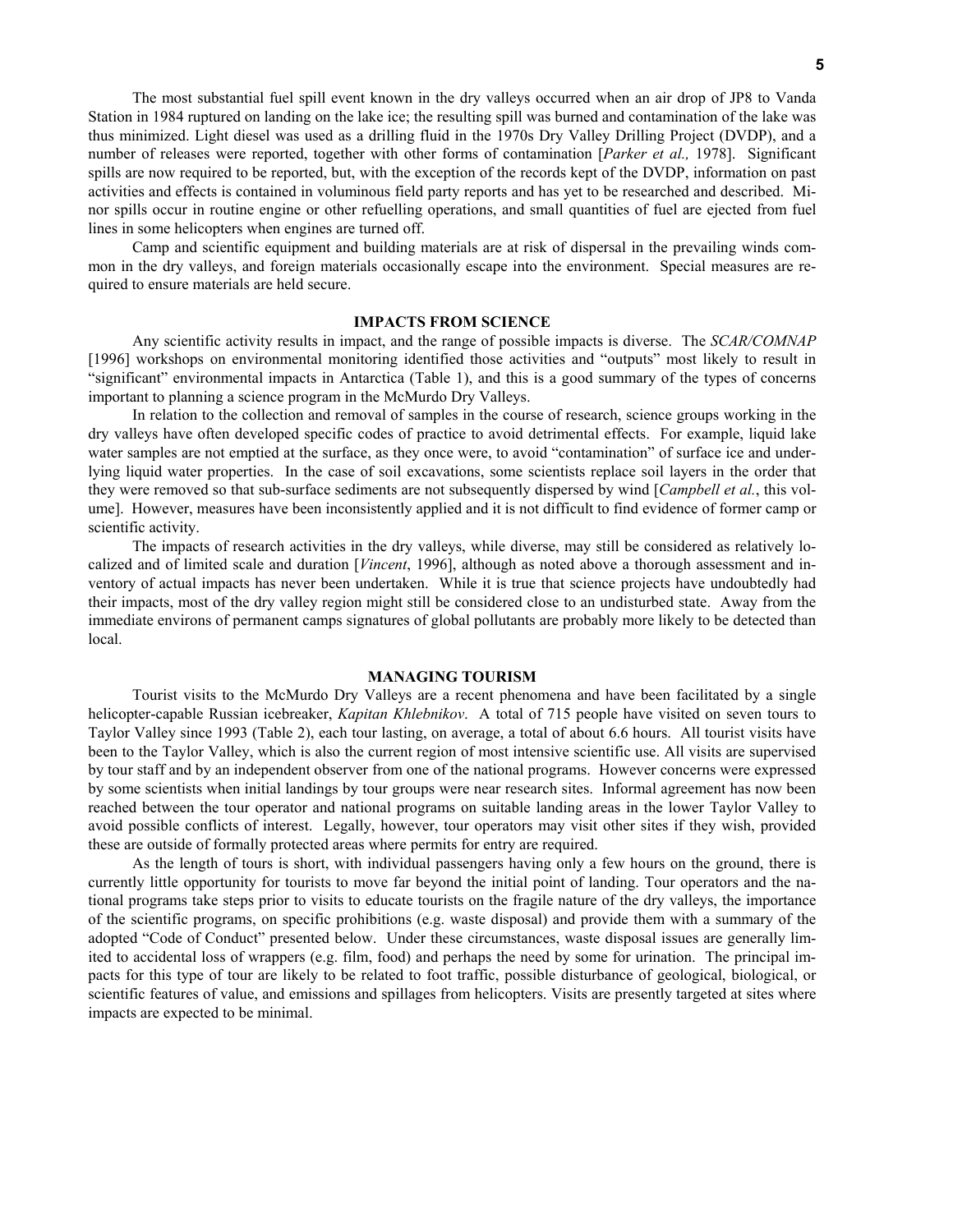| Outputs                                                                                 | Indicators                                                                                                                                                | Possible impacts             |
|-----------------------------------------------------------------------------------------|-----------------------------------------------------------------------------------------------------------------------------------------------------------|------------------------------|
| Air emissions                                                                           | $\cdot$ SO <sub>2</sub> , NO <sub>x</sub> , CO, PAH,<br>landscape, biological change<br>heavy metals, fuel consumed<br>• type, quantity, timing, duration |                              |
| Dust                                                                                    | • particulates, albedo, water turbidity<br>• type, quantity, timing, duration                                                                             | landscape, biological change |
| Liquid waste<br>(including brine)                                                       | • flow rate, suspended solids, BOD<br>pH, fecal coliforms, nutrients<br>$(PO4, NO3, NO2, NH4)$ TKN<br>• type, quantity, timing, duration                  | biological change            |
| Solid waste<br>(including dumps and debris)                                             | • leachates, foreign materials<br>• type, quantity, timing, duration                                                                                      | landscape, biological change |
| Fuel / hazardous materials<br>(including fuel blowdown)                                 | • PAH (air, water, land/snow), albedo,<br>chemicals, radionuclides etc.<br>• type, quantity, timing, duration                                             | landscape, biological change |
| Noise                                                                                   | • type, quantity, timing, duration                                                                                                                        | biological change            |
| Electromagnetic radiation                                                               | • type (frequency), quantity (strength)<br>timing, duration                                                                                               | biological change            |
| Mechanical actions.<br>Constructions,<br>(excavations, fill,<br>explosions, compaction) | • topography, erosion, deposition,<br>vehicle/foot traffic, albedo<br>• type, quantity, timing, duration                                                  | landscape, biological change |
| Heat                                                                                    | • temperature, thermal regime<br>• timing, duration                                                                                                       | biological change            |
| Introductions, Sampling,<br><b>Extractions, Relocations</b>                             | · alien biota, geological / biological<br>specimens, snow/ice/water levels<br>• type, quantity, timing, duration                                          | landscape, biological change |

Table 1. Outputs resulting from human activities in Antarctica and principal physical and chemical indicators of their impact (source: *SCAR/COMNAP*, 1996)

1. Biological change covers all changes to individuals, populations and communities. Habitat disruption is covered under both landscape and biological change. Biological indicators are not included in the table. Aesthetic / wilderness disruption and changes to scientific capability are possible impacts that apply to all categories

2. Definitions (*SCAR/COMNAP* ,1996, p.*x*): "outputs" : "any physical change (e.g. movement of sediments by vehicle traffic, noise) or an entity (e.g. emissions, an introduced species) imposed on or released into the environment". The factors measured to assess the level of output are considered "indicators", while the "impact" is the consequence of the change (e.g. a reduction in nematode populations).

## Table 2. Tourist visits to the Taylor Valley, McMurdo Dry Valleys, 1993–96.

| <b>Tour Date</b>  | Passengers | Duration of visit (hours) |  |
|-------------------|------------|---------------------------|--|
| Feb 10, 1993      | 106        | 8                         |  |
| Feb8, 1994        | 104        | 8                         |  |
| Jan 11, 1995      | 112        | 8                         |  |
| Feb 3-4, 1995     | 105        | 4                         |  |
| Feb22, 1995       | 96         | 5                         |  |
| Jan 19, 1996      | 105        | 6.5                       |  |
| Feb17, 1996       | 116        | 7                         |  |
| Total             | 744        | 46.5                      |  |
| Average per visit | 106        | 6.6                       |  |

Data source: D. Schoeling and E. Waterhouse [*Vincent*, 1996].

 $\overline{\phantom{a}}$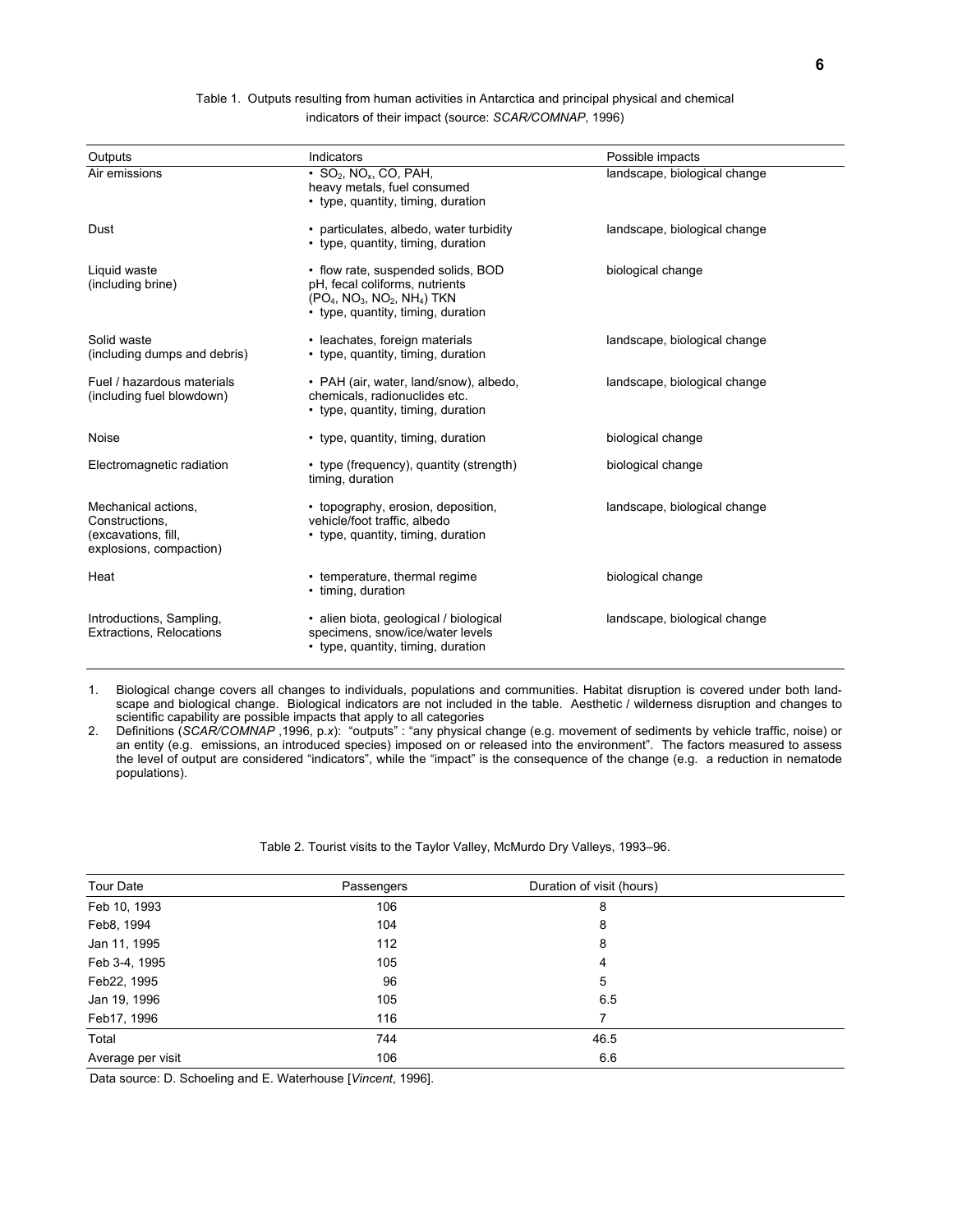## **PROTECTED AREAS**

Existing protected areas in the McMurdo Dry Valleys are summarized in Table 3 and shown in Figure 1. The Barwick Valley (SSSI–3) is the largest of the protected areas in Antarctica and was designated in 1975 on the grounds that it is one of the least disturbed and contaminated areas in the McMurdo Dry Valleys. As such it was considered valuable as a reference against which changes in other regions of the dry valleys being subjected to greater levels of activity could be compared. During a brief visit in December 1993 to assess management issues in the protected area, a number of signs of early scientific activity were observed, including evidence of old camp sites, soil pits, remains of a wooden crate, and a broken food cache partly submerged in Lake Vashka [*Harris*, 1994a]. Much of this material was subsequently removed, although the extent of contamination of Lake Vashka remains unknown. Despite this evidence of localized disturbance, there have been only a small number of visits to the area since it was designated for protection.

|  |  | Table 3. Existing protected areas in the McMurdo Dry Valleys. |  |
|--|--|---------------------------------------------------------------|--|
|  |  |                                                               |  |

| Site              | Location                                    | Approx. area (ha) | Main purpose                              |
|-------------------|---------------------------------------------|-------------------|-------------------------------------------|
|                   | <b>Sites of Special Scientific Interest</b> |                   |                                           |
| SSSI <sub>3</sub> | Barwick Valley, Victoria Land               | 30,000            | Dry valley ecosystem reference site       |
| <b>SSSI 12</b>    | Canada Glacier, Taylor Valley               | 100               | Preserve terrestrial plants and ecosystem |
| <b>SSSI 19</b>    | Linnaeus Terrace, Asgard Range              | 300               | Cryptoendolithic communities              |
|                   | <b>Specially Protected Areas</b>            |                   |                                           |
| None.             |                                             |                   |                                           |

Linnaeus Terrace (SSSI–19) is located in the Asgard Range above the South Fork of the Wright Valley at an elevation of about 1650 m (Figure 1). The site is one of the richest localities for the cryptoendolithic communities in the Beacon Sandstone, was the site of the original detailed Antarctic cryptoendolithic descriptions and is considered a type locality with outstanding scientific values related to this ecosystem. The sandstones exhibit a range of fragile biological and physical weathering forms, and damaged rock surfaces would be slow to recolonize. Impact at Linnaeus Terrace is low, and the science groups working there have generally been meticulous in their efforts to minimize disturbance. However, even here impacts are present in the form of rock surfaces broken by trampling, sites affected by early waste disposal practices when urine was not retrograded for disposal, and through the release of the carbon-14 radioactive isotope as part of research experiments [Friedmann, personal communication, 1994]. The radioisotopic contamination is considered insignificant in terms of impact on the environment, but it has rendered the small area affected (<100x100 m) unsuitable for radiocarbon dating, compromising the scientific value of the locality. This illustrates how significant impact may result even from the most careful of field studies.

Canada Glacier (SSSI–12) is located on the north shore of Lake Fryxell and an adjacent area of land was designated in 1985 to protect some of the richest plant growth (bryophytes and algae) in the Southern Victoria Land dry valleys (Figure 1). Most biological growth occurs in a flush area close to Canada Glacier and extends along the small meltwater stream (Canada Stream) draining into Lake Fryxell. Three moss species have been identified in the area [*Schwarz*, 1990]: *Bryum argenteum*, *Bryum pseudotriquetrum* and *Pottia heimii*. Lichen growth is inconspicuous, but a number of epilithic and chasmoendolithic species may be found [*Schwarz et al.,* 1992]. Over 37 species of freshwater algae and invertebrates from six phyla have been described at the site [*Broady*, 1982; *Schwarz*, 1990]. Weirs have been built on Canada Stream to quantify water flows through the area [*von Guerard et al.,* 1994]. The Canada Stream drainage area has been well-studied and documented, which adds to its scientific value. However, the biological communities are fragile and vulnerable to disturbance by trampling, sampling, pollution, or alien introductions. The site is of limited extent and has been subjected to increasing pressure from scientific and logistic activities. Evidence of human activity in the area includes footprints in the soft sediments and in moss beds, foot trails, abandoned markers, litter blown in from nearby camps, soil pits, cores extracted from moss turfs, and paint applied as markers on rocks. Ironically, sites damaged at known times in the past have been identified and provide one of the few areas in the dry valleys where the long-term effects of disturbance, and recovery rates, can be measured. A research hut facility was present within the area for more than a decade, but this was removed in 1995–1996 and steps were taken to remediate visually obvious impacts at the same time. The new draft management plan for the region encourages scientists to locate their camps outside of the protected area and contains more stringent conditions on the conduct of scientific activities in the area, including sampling, constructions and the use of chemicals and isotopes [*MFAT*, 1997].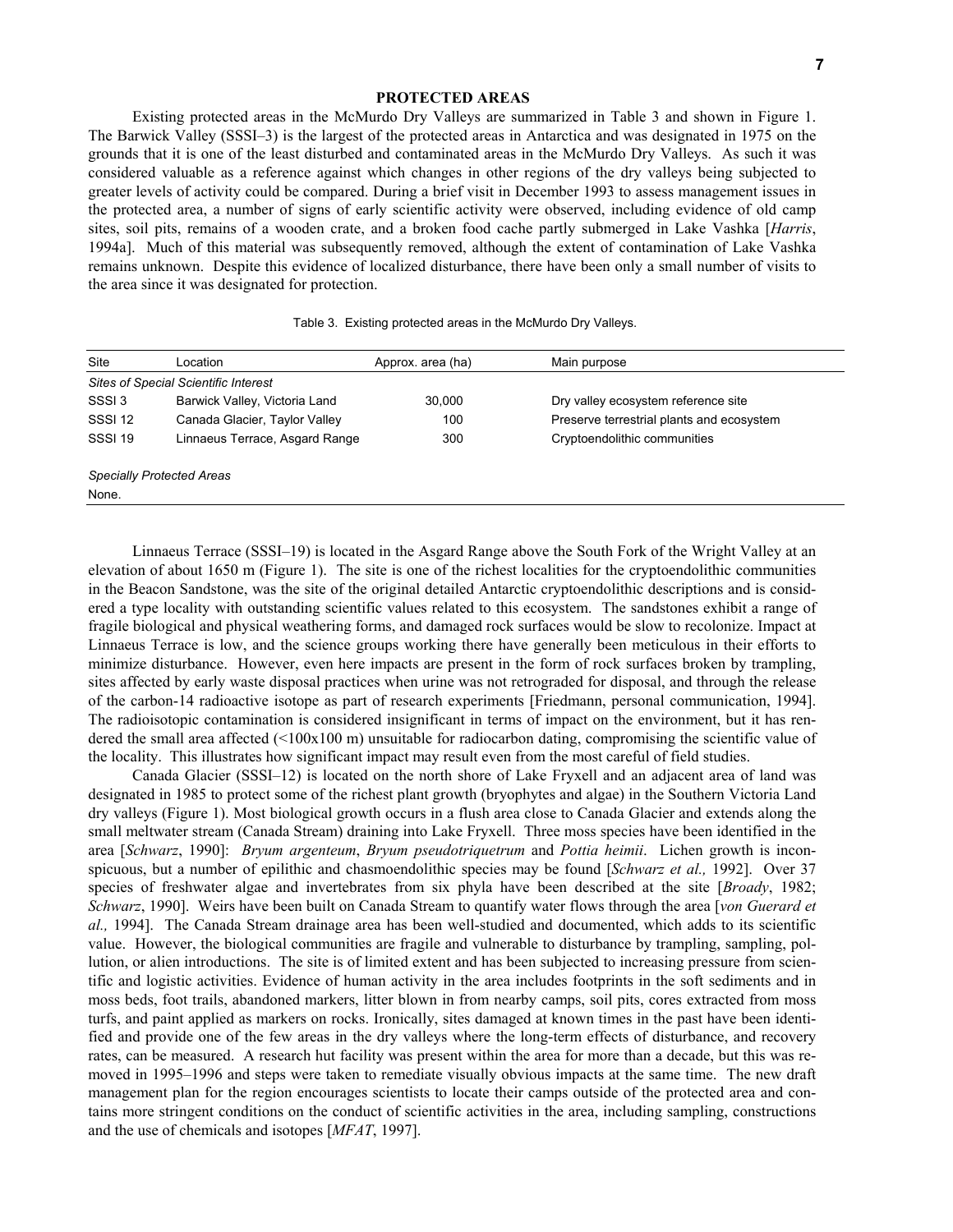### **MONITORING**

A comprehensive analysis and review of the requirements for monitoring of environmental impacts arising from science and operations in Antarctica was recently undertaken through two workshops held by *SCAR/COMNAP* [1996]. The final report concluded that environmental monitoring should be hypothesis-driven and tied to an environmental management strategy. The principal objectives of monitoring were considered to be (1) the protection of the scientific value of Antarctica, (2) to improve environmental management, and (3) to meet legal requirements under the Madrid Protocol and national legislation [*SCAR/COMNAP*, 1996]. More specific goals were as follows:

- 1. establish the present status of key values or resources;
- 2. provide early warning of deterioration in key values or resources;
- 3. identify activities most responsible for deterioration;
- 4. evaluate current activities with a view to avoiding or mitigating deterioration;
- 5. verify the effectiveness of predicting impacts through the EIA process.

National programs have conducted specific assessments of impacts and monitored environmental performance of science and tourist groups, but at present there does not exist a formal, internationally coordinated framework and strategy for monitoring of human impacts in the McMurdo Dry Valleys.

## **MANAGING CUMULATIVE IMPACTS**

Cumulative effects can be characterized as impacts on the natural and social environments from single or multiple sources which occur so frequently in time or so densely in space that they cannot be "assimilated", or that combine with effects of other activities in a synergistic manner [Sonntag *et al*., 1987 cited in *Martin*, 1991]. A cumulative impact may be additive or interactive (e.g. synergism, antagonism, biomagnification). The presence of multiple research programs from a number of countries creates a context where cumulative impacts may be particularly hard to address, and may need proactive approaches to management.

# **INFORMATION MANAGEMENT**

Access to a reliable base of information is essential to sound environmental management. Geographical Information Systems (GIS) and Global Positioning Systems (GPS) technologies, with their ability to tie multiple data sets to a common framework spatially and temporally, were viewed at the Santa Fe workshop as essential to establishing an efficient environmental information base. It was concluded a system-wide GIS for the McMurdo Dry Valleys should be established [*Vincent*, 1996].

A project recently funded by NSF promises to expand current McMurdo Dry Valleys GIS capabilities through an investigation of recent environmental change using satellite imagery and aerial photography [Prentice, personal communication, 1996]. The project will incorporate data layers on glaciology, hydrology, geology, and sedimentology into a GIS framework at several spatial scales. When completed, this database will be made accessible to the research community. It is expected that these data will also represent a valuable resource for managers and those conducting environmental impact assessments.

GIS vendors have been quick to see the potential of the Web to enable improved access, integration, and query of spatially referenced data, and several now offer interfaces to the Web from the GIS software. This type of approach is particularly valuable in contexts where there are a number of groups from a range of disciplines and countries that would benefit from a mutually shared base of environmental data, such as we see in the dry valleys.

# **CODE OF CONDUCT FOR ACTIVITIES IN THE MCMURDO DRY VALLEYS**

A draft environmental Code of Conduct for field work was developed at the Santa Fe workshop based on the experience and input of a wide range of scientists and program managers with experience in the dry valleys [*Vincent*, 1996]. Following the workshop, the United States and New Zealand national programs refined and adopted a Code of Conduct for field work in the McMurdo Dry Valleys, which was implemented in the 1996–1997 season (the full New Zealand version is provided in Table 4) [Jatko and Waterhouse, personal communications 1996– 1997]. The code formalizes and makes more accessible many of the approaches and procedures developed through experience by the national programs and the scientific groups working in the region. Management plans developed for ASMAs under the Madrid Protocol require the elaboration of a Code of Conduct for activities within the area designated, and the Code developed could easily integrate into a management plan.

## **DISCUSSION**

In relation to procedures for environmental impact assessment of activities in the dry valleys, interpretation of which impacts are "minor" and "transitory" is presently made on a case-by-case basis by scientists and the na-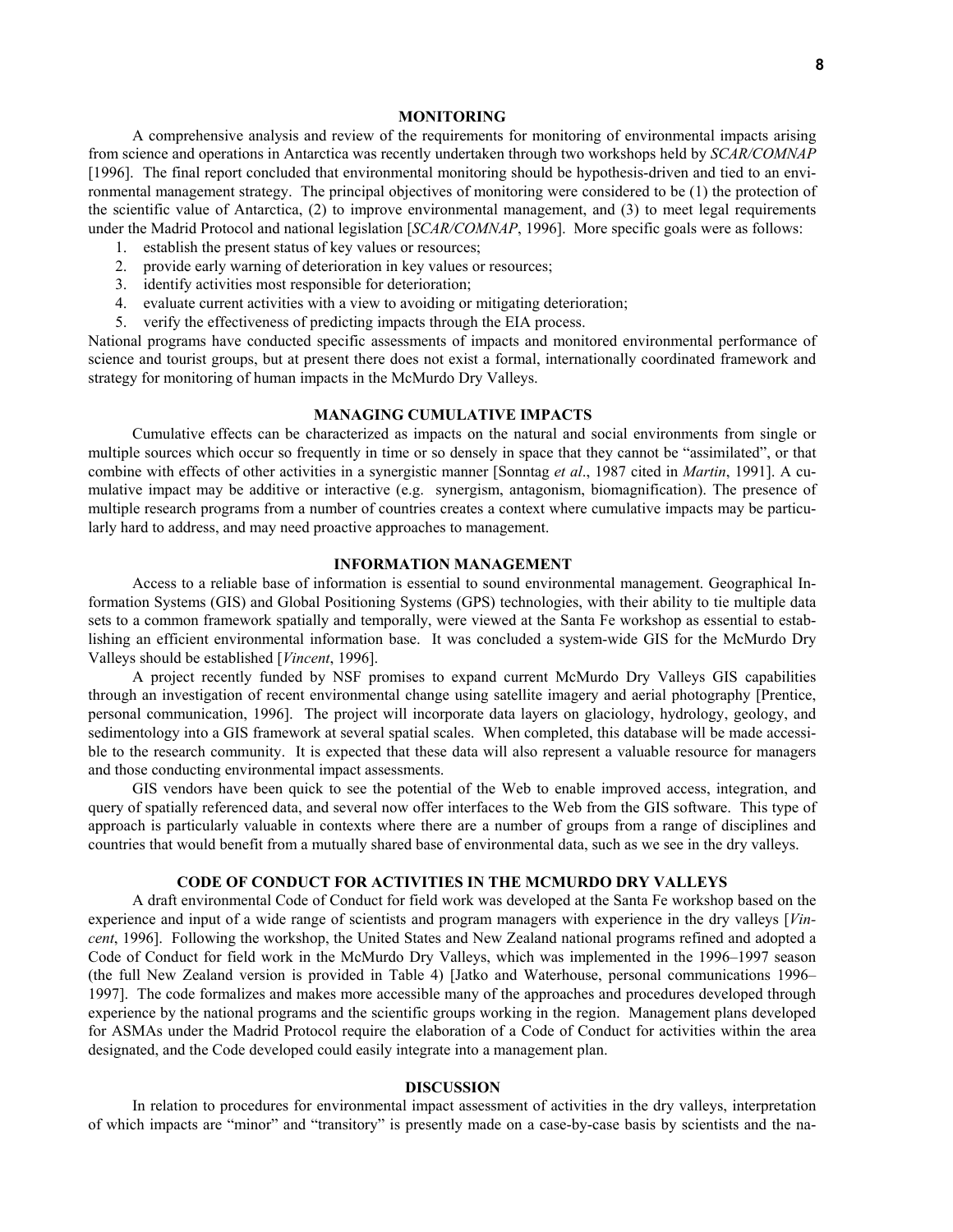tional programs. How the terms are interpreted is important, because this will affect the type and perhaps quality of environmental assessment undertaken. In a multinational context such as the McMurdo Dry Valleys, a problem could emerge if there were inconsistencies in the rigor to which environmental assessments were prepared by scientists from different programs. Discussion toward consistent definitions is continuing in the context of Antarctic Treaty deliberations over liability for environmental damage. In present practice, programs exchange IEEs and CEEs to try and achieve a broad level of consistency in the application of EIA procedures. However, prior circulation of IEEs among potentially affected parties is not a requirement, although the Protocol does provide for circulation of lists of IEEs after they have been completed. There is no requirement or mechanism for the exchange of Preliminary Stage assessments, although it may be impractical and bureaucratic to exchange all such assessments. In relation to work in the McMurdo Dry Valleys, circulation of all IEEs before activities take place would be valuable and practical. There would also be value in regular exchange of sample "Preliminary Stage" assessments between national programs to help ensure a broad level of consistency.

The spread of impacts could be reduced by requiring scientists, wherever possible, to re-use previously impacted camp sites. However at present there is no accessible record, or register, kept of where field parties have previously camped or worked, and information on such sites is generally gained by word of mouth. With an increase in activity and a more multinational context there is need for a more effective means to access such information. The information currently exists in several forms and could be obtained from the reports filed to national programs by field parties or derived from helicopter flight schedules (which record numbers of people, flight destinations, and amount of equipment transported). This information should be placed in an accessible geographical database, as discussed below.

Many of the semipermanent camps in the dry valleys have been located adjacent to lakes (Fryxell, Hoare, Bonney, Vanda, Brownworth) for practical reasons related to research priorities and local terrain. Helicopter pads are sometimes immediately adjacent to the lake edge, taking advantage of suitable flat ground. The net result is that most of the traffic, food, wastes, and other materials transported into and out of the dry valleys is through these focal points close to the lakes. Dust disturbance, engine emissions, fuel spills, and loss or spill of other materials all occur most intensively and present the greatest environmental risks at these points. Moreover, many lake levels are rising, and several sites may be threatened with inundation within less than a few decades. Scientists and managers should question whether current camp and helicopter pad locations provide for long-term sustainability of the scientific and environmental values of the dry valleys lakes.

The network of protected areas in the McMurdo Dry Valleys has been developed partly in response to direct needs for protection from scientific pressure, in part to set aside a reasonably large area as a reference baseline and also to protect several sites for their outstanding qualities. However, a systematic assessment is needed of whether examples of the key environmental values of the dry valleys are being adequately represented within these areas, and whether there are sites of special significance at risk that are currently excluded. Several additional sites in the McMurdo Dry Valleys have been suggested as meriting special protection [*Keys et al*., 1988]. For example, Don Juan Pond in Wright Valley, was suggested because of its highly unusual hypersaline aquatic ecosystem, and Lake Vanda has also been suggested because of its unique properties, but the proposals have yet to be taken further. The only lakes currently under special protection are those within the Barwick Valley; other lakes in the dry valleys have quite distinct and unusual properties which may also warrant special protection. An outcrop of Beacon Sandstone at Battleship Promontory, near the Convoy Range and Alatna Valley (Figure 1), has been identified by Friedmann [personal communication, 1994] as richly colonized with the most diverse community of cryptoendolithic lichens known in Antarctica and exhibits unusual and fragile weathered landforms. Battleship Promontory is remote and inaccessible, and does not appear to be under immediate threat, but pro-active special protection would provide a safeguard to ensure the outstanding values of this site are maintained.

The permitting and reporting procedures required within protected areas represent important procedural tools for tracking human activities within these areas, thereby allowing more effective identification, assessment, and management of environmental impacts. The Scientific Committee on Antarctic Research (SCAR) has adopted a standard format for reporting visits to protected areas, which was recently endorsed by the Antarctic Treaty (*ATCPs*, 1995]. The format makes specific provision for reporting on, for example, sample quantities and locations, instrumentation or equipment installed or material released, observations of human effects, evaluation of whether the area is being adequately protected, and recommendations on further management measures needed. SCAR hopes that reports will help organize scientific use of the sites and provide the basis for evaluation of conservation practices and the effectiveness of management plans. Scientists should make use of this standard format when reporting their activities within protected areas.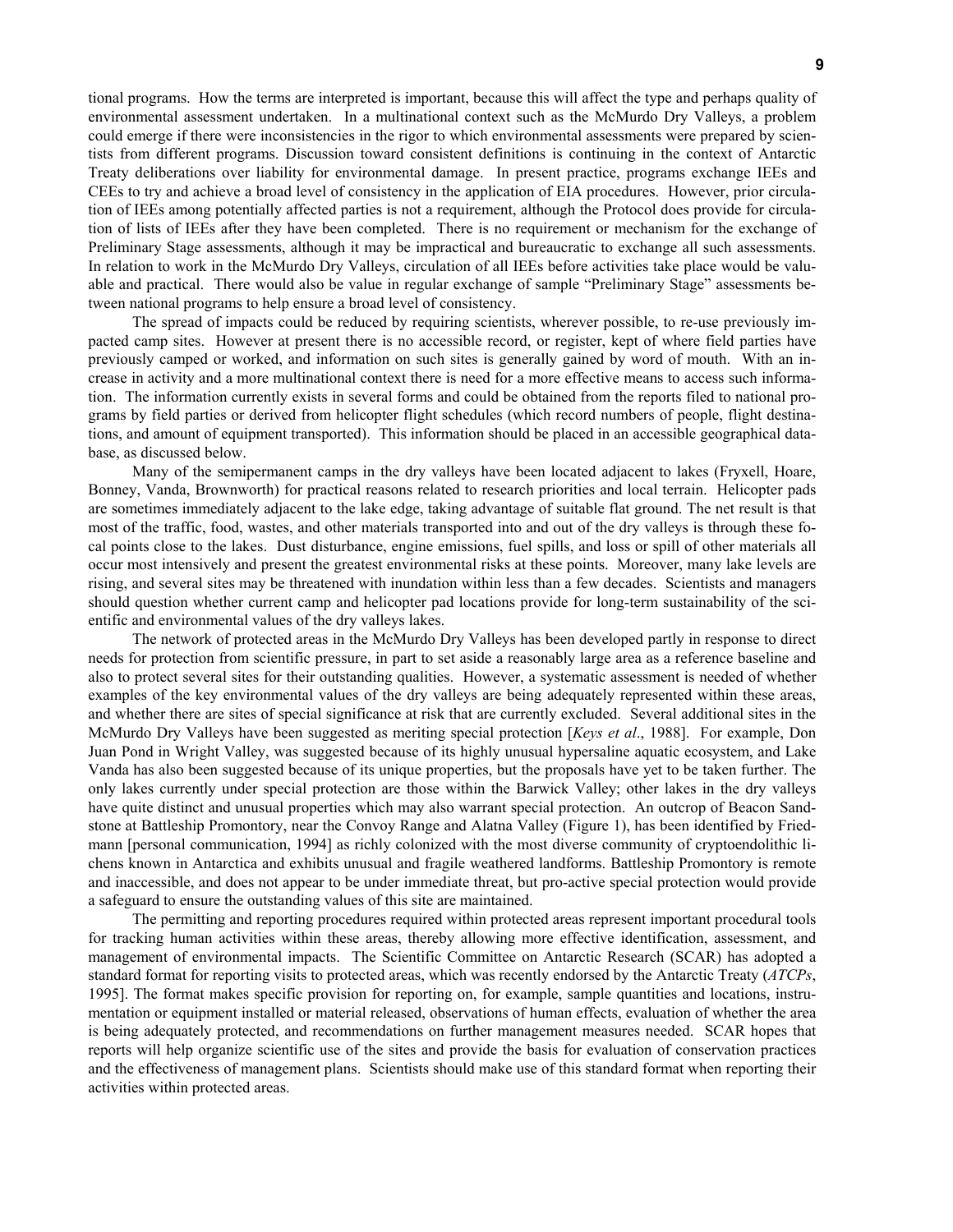#### Table 4. Code of Conduct for field work in the McMurdo Dry Valleys (source: *Antarctica New Zealand*).

| Environmental Code of Conduct for<br>Field Work in the McMurdo Dry Valleys                                                                                                                                                                                                                                                                                                                                                                                                                                                                                                                                                                                                                                                                                                                                                                                                                                                                                                                                                                                                                                                                                                                                                                                                                                                                                                        |
|-----------------------------------------------------------------------------------------------------------------------------------------------------------------------------------------------------------------------------------------------------------------------------------------------------------------------------------------------------------------------------------------------------------------------------------------------------------------------------------------------------------------------------------------------------------------------------------------------------------------------------------------------------------------------------------------------------------------------------------------------------------------------------------------------------------------------------------------------------------------------------------------------------------------------------------------------------------------------------------------------------------------------------------------------------------------------------------------------------------------------------------------------------------------------------------------------------------------------------------------------------------------------------------------------------------------------------------------------------------------------------------|
| Why are the Dry Valleys considered so important by the scientific community? The Dry Valleys ecosystem contains geological and<br>biological features that date back thousands to millions of years. Many of these ancient features could be easily and irreversibly<br>damaged by inadvertent human actions. Unusual communities of microscopic life forms, low biodiversity, simple food webs with<br>limited trophic competition, severe temperature stress, aridity and nutrient limitations are other characteristics which make the Dry<br>Valleys unique. This ancient desert landscape and its biological communities have very little natural ability to recover from distur-<br>bance. Research in such systems must always aim to minimise impacts on land, water and ice to protect them for future genera-<br>tions. This code suggests how you can help to ensure this.                                                                                                                                                                                                                                                                                                                                                                                                                                                                                             |
| <b>General Conditions:</b><br>Your visit to the valleys should have as little impact as possible. Everything taken into the valleys must be removed and re-<br>$\bullet$<br>turned to Scott Base. Do not dump any unwanted material on the ground.<br>Activities which would result in the dispersal of foreign materials should be avoided (e.g., do not use spray paint to mark rocks)<br>$\bullet$<br>or conducted inside a hut or tent (all cutting, sawing and unpacking).<br>Solar and wind power should be used as much as possible to minimise fuel usage.<br>$\bullet$<br>The location of any disturbance, spill, camp site, soil pit, or other sampling site should be mapped and recorded in your field<br>$\bullet$<br>report for eventual transfer to a management GIS. Where possible, the GPS coordinates of the site should be recorded.<br>Water used for ANY human purpose must be removed or treated in a grey water evaporator.<br>$\bullet$<br>All human waste must be collected and removed.<br>$\bullet$<br>Do not leave any travel equipment behind (e.g. ice screws, pitons). Avoid building cairns.<br>$\bullet$<br>Ground vehicle usage should be restricted to snow and ice surfaces.<br>$\bullet$<br>When travelling on foot, stay on established trails whenever possible. Avoid walking on vegetated areas and delicate rock for-<br>٠<br>mations. |
| Field camps: location and set up<br>Campsites should be located as far away as practicable from lake shores and stream beds to avoid damage or contamination.<br>$\bullet$<br>Do not camp in dry stream beds.<br>Campsites should be re-used to the greatest extent possible. Before entering the Dry Valleys you should attempt to determine<br>٠<br>the location of previously used campsites in the area you are visiting.<br>Ensure that equipment and supplies are properly secured at all times to avoid dispersion by high winds. High velocity katabatic<br>$\bullet$<br>winds can arrive suddenly and with little warning.<br>Maximise the use of fixed helicopter pads. Use markers clearly visible from the air to mark pads.<br>$\bullet$                                                                                                                                                                                                                                                                                                                                                                                                                                                                                                                                                                                                                             |
| <b>Fuel and chemicals</b><br>Take steps to prevent the accidental release of chemicals such as laboratory reagents and isotopes (stable or radioactive).<br>$\bullet$<br>Chemicals of all kinds should be dispensed over drip trays or other containment. When permitted to use radio-isotopes, pre-<br>cisely follow all instructions provided.<br>Ensure spill kits are appropriate to the volume of fuel/chemicals and you are familiar with their use.<br>٠<br>Use fuel cans with spouts when refuelling generators and only refuel generators and vehicles over trays with absorbent spill<br>$\bullet$<br>pads.<br>Never change vehicle oil except over a drip tray.<br>$\bullet$                                                                                                                                                                                                                                                                                                                                                                                                                                                                                                                                                                                                                                                                                           |
| Opposition which considered a distribution                                                                                                                                                                                                                                                                                                                                                                                                                                                                                                                                                                                                                                                                                                                                                                                                                                                                                                                                                                                                                                                                                                                                                                                                                                                                                                                                        |

Sampling and experimental sites:

- All sampling equipment should be clean before being brought into the Dry Valleys. • Do not displace or collect specimens of any kind, including fossils, except for scientific and educational purposes; in SSSIs or
- SPAs the sample size will be specified in your collecting permit.
- Once you have drilled a sampling hole in lake ice or dug a soil pit, keep it clean and make sure all your sampling equipment is securely tethered.
- Backfill soil pits to prevent wind erosion and dispersal of deeper sediments.
- Avoid leaving markers (e.g. flags) and other equipment for more than one season without marking them clearly with your event number and duration of your project.

#### Lakes:

- Clean all sampling equipment to avoid cross-contamination between lakes.
- Retain any excess water or sediment for removal to your station.
- Never use explosives on a lake.
- Only use vehicles on lake ice when essential; park the vehicle on permanent ice rather than moat ice during the period of summer melt.
- Ensure that you leave nothing frozen into lake ice which may ablate out and cause contamination.
- Avoid swimming or diving in the lakes. These activities could contaminate the water body and physically disturb the water column, delicate microbial communities and sediments.

#### Streams:

- Use designated stream crossing points whenever possible.
- Avoid walking in the stream bed at any time; you may disturb the stream biota which represent several decades of slow growth.
- Avoid walking too close to stream sides as this may affect bank stability and flow patterns.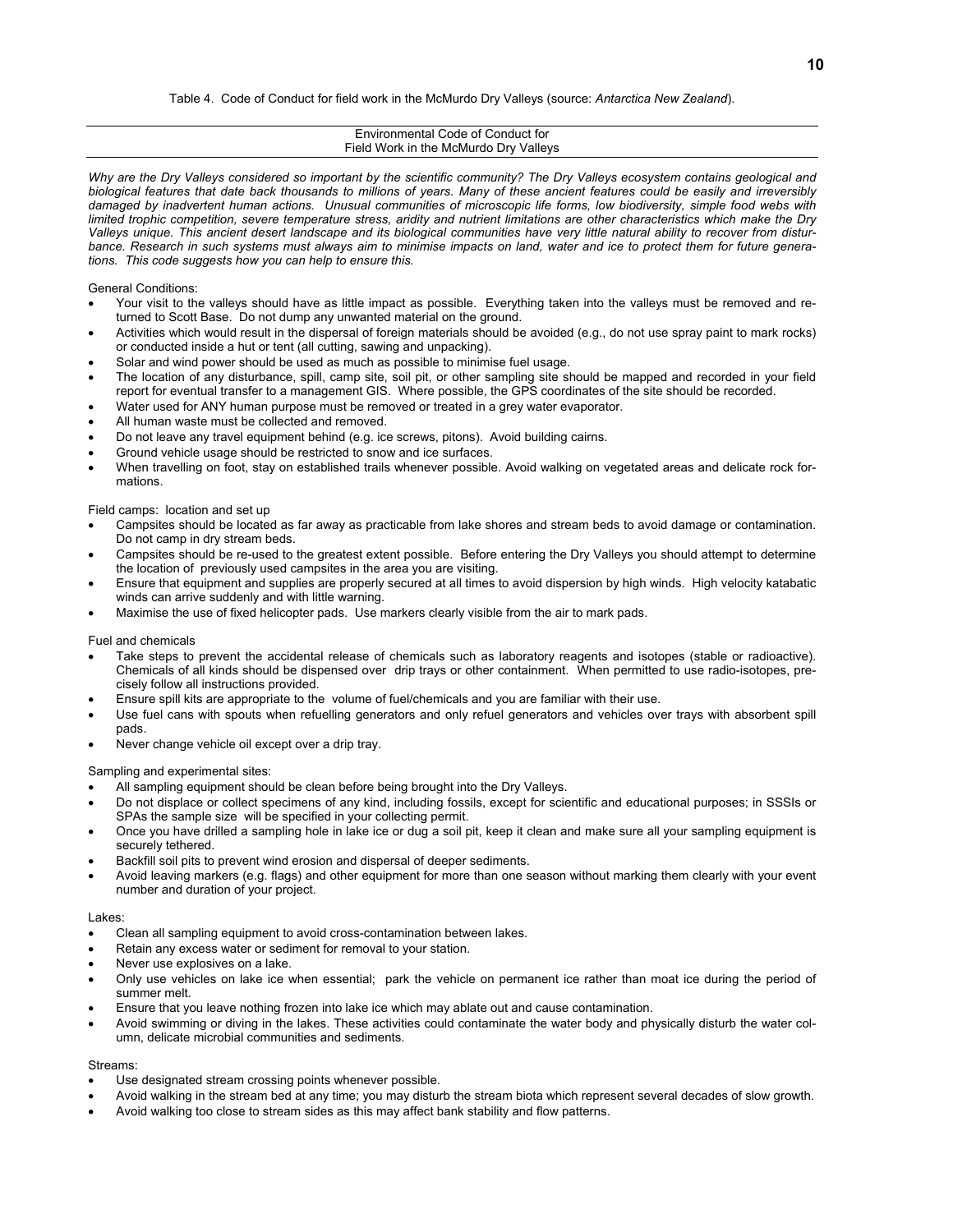Valley floor and sides:

- Avoid disturbing mummified seals or penguins.
- Avoid sliding down screes or sand dunes; these features have taken many thousands of years to form and may also contain surface deposits of major scientific importance.

High Desert:

- Beware of causing damage to delicate rock formations. Some of the biological communities in them have taken several thousand years to develop.
- Collect only the minimum sample of endolithic community required for scientific analysis.

Glaciers:

- Minimise the use of liquid water (e.g., with hot water drills) which could contaminate the isotopic and chemical record within the glacier ice.
- Avoid the use of chemical-based fluids on the ice.
- If stakes or other markers are placed on a glacier, use the minimum number of stakes required to meet the needs of the research; where possible, label stakes with your event number and project duration.

The lack of an internationally coordinated environmental monitoring framework or strategy to monitor human impacts in the dry valleys needs to be addressed. Scientists working in the McMurdo Dry Valleys should consider how their own research could contribute to the objectives of environmental monitoring as noted above and outlined in detail in the *SCAR/COMNAP* [1996] report. More specifically, an internationally coordinated network of spatially distributed monitoring sites, both near to and distant from the permanent field camps and in relation to known environmental conditions/ environments (terrestrial and marine), should be established in order to determine more precisely the nature, magnitudes, durations, and extents of impacts in the region. It would also be useful to establish a network of control sites in different environment types (e.g. glacial, ice-free valley floor, ice-free high desert, lake, and stream). Where possible, efforts should be made to integrate data from existing research sites. There may also be value in designating one or two long-term control (reference) areas where access is completely prohibited for some period, during which additional new impacts within the area(s) would be limited to those transported by more regional or global processes. To fulfil the role as a reference area effectively it may be necessary first to conduct a thorough baseline assessment.

In terms of cumulative impact, individually minor impacts may be of significance when accumulating over time or interacting synergistically. Cumulative environmental impacts are difficult to address under current models of environmental management in Antarctica, and the single-project based method of environmental impact assessment, in particular, is not designed to address such problems. The high level of coordination and information exchange required in the international context of operations in the McMurdo Dry Valleys represents a significant challenge to assess and minimize cumulative impacts. Because the range of cumulative effects can potentially be very large, and there are limited resources available for monitoring and assessment, there is a need to define appropriate study boundaries and effective indicators of environmental changes. There is also a need for appropriate biophysical characterizations against which change can be measured.

Some of the factors impeding environmental management in the dry valleys relate to the management of information. The Santa Fe workshop recommended a system-wide GIS be established for the region to marshal the environmental data needed for management. To some extent, the core of such a system already exists through efforts by the LTER, the United States Geological Survey, Land Information New Zealand and the International Centre for Antarctic Information and Research, but this needs to be developed further. A full and up-to-date register is needed of the sites of most significant value. Moreover, there is need for an inventory of the past effects of human activities on the environment (e.g. impacts resulting from the Dry Valley Drilling Project) before this information is lost. Scientists should consider it their responsibility to plan data collection and report locations of campsites, sampling, and environmental impacts, so that additional benefit might be gained from their data when it might eventually be incorporated into such a system-wide GIS.

For efforts toward a McMurdo Dry Valleys GIS to be fully effective, it is important that current errors in the geographical reference datum in the region are corrected. A program of field work funded by the United States and New Zealand in 1996–1997 is expected to result in this correction, and the data gathered will be used to apply corrections to existing digital geographical data sets so they all sit on a reliable, GPS-compatible, reference framework. This is important if data being collected in the dry valleys using GPS are to be incorporated meaningfully into an underlying map framework. Once corrected, it is important that all scientists working in the region use the corrected base map so that all observations are made using the same consistent and accurate geographical datum; this would simplify the process of integration of spatially referenced data from disparate sources so often necessary in multidisciplinary science and for impact assessments.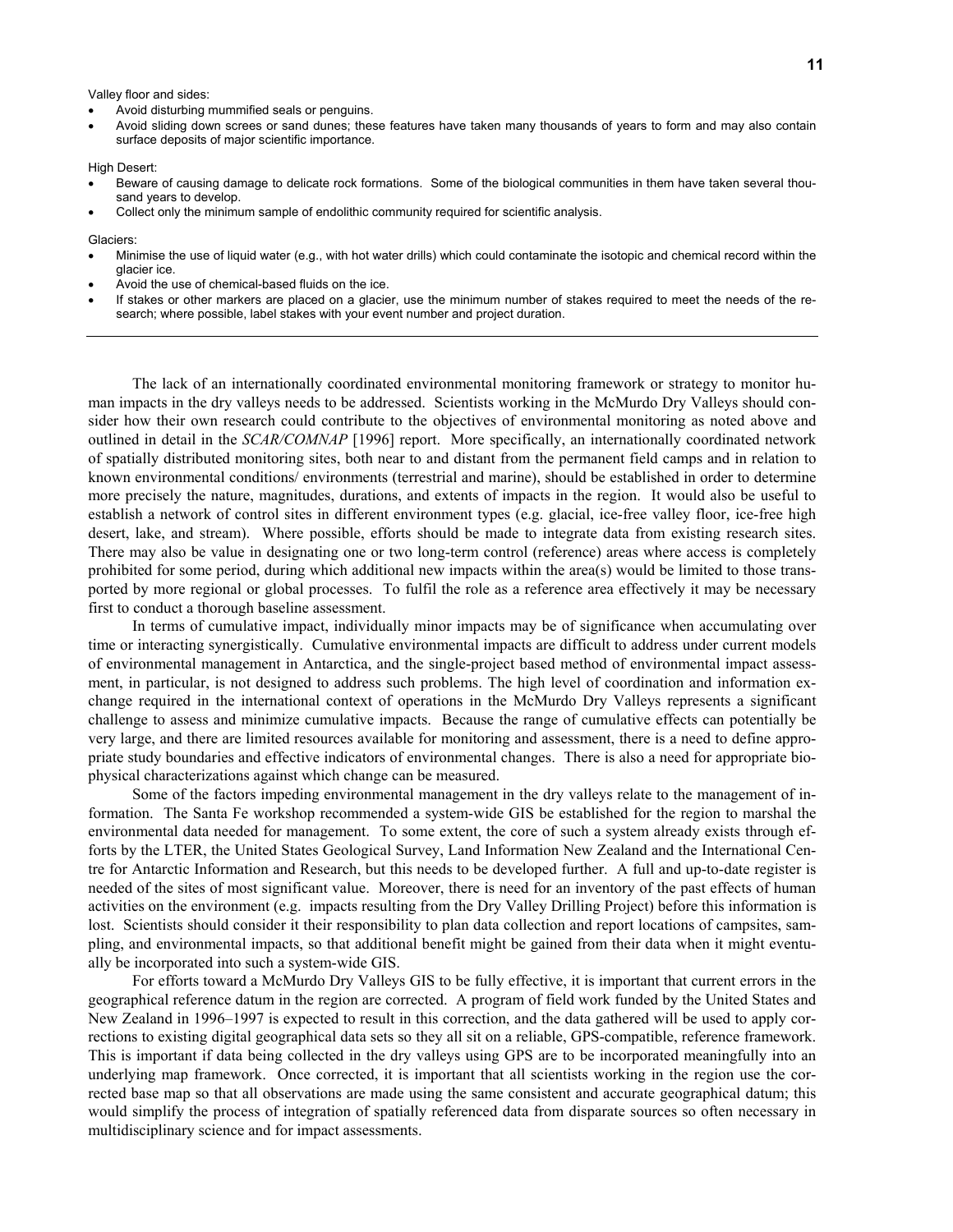The recent advances in information and communications technology have enabled effective real-time access to remote databases, even from the McMurdo Dry Valleys. Access to GIS over the World Wide Web offers the potential to operationalize an environmental information system that could be shared internationally in support of science and management in the dry valleys. Such a system could enable access to a common information base for management by national programs, both in home countries and at stations in Antarctica, and provide scientists with access to a base of environmental data both in their institutions and in the field. This type of information system would be invaluable in support of a management plan for the region and would assist many forms of science.

# **CONCLUSION**

Science conducted in the dry valleys, as illustrated within this volume, is vital to understanding fundamental questions related to the structure and functioning of environmental processes. Much of the research being conducted is critical to understanding questions related to global change and also the nature of life in an unusual environment at the extremes of existence on Earth. It is important that this science continues and that it is not unduly constrained by environmental regulation. It is equally important that the scientific values of the unique region are safeguarded, and that the region is managed so that its environmental, aesthetic, and wilderness values are sustained for future generations.

The NSF workshop on environmental management in the McMurdo Dry Valleys [*Vincent*, 1996] concluded there is a need for more formal and coordinated approaches to management to sustain the long-term scientific and environmental values in the region. The workshop concluded that current approaches have "failed to deal with longer term degradation processes in the valleys associated with the continuing proliferation of camp and sampling sites" [*Vincent*, 1996; p.18] and that a management plan should be formulated for the region. The workshop recommended this plan incorporate appropriate zones to accommodate different activities and intensities of use. A management plan would provide a clearer basis for operations and make it easier for scientists to plan their activities with information sufficient to minimize and avoid environmental impacts. It would also assist coordination between scientific groups from different disciplines, and facilitate greater international cooperation, thus helping to minimize conflicts of interest between research groups. For the management plan to be effective a reliable and accessible base of environmental information would need to be developed and maintained. Development of the system-wide GIS for the McMurdo Dry Valleys suggested by the Santa Fe workshop would help meet these needs.

The national programs working in the region are taking steps in this direction, and the science community should give these initiatives their full and continued support.

#### **REFERENCES**

- ATCPs (Antarctic Treaty Consultative Parties) 1995. *Final report of the XIXth Antarctic Treaty Consultative Meeting; Seoul, 9–20 May 1995*. Seoul, Republic of Korea.
- Broady, P.A. 1982. Taxonomy and ecology of algae in a freshwater stream in Taylor Valley, Victoria Land, Antarctica. *Archiv for Hydrobiologie Supplement* 63.3: 331–49.
- Friedmann, E.I. (ed) 1993. *Antarctic microbiology*. New York, Wiley-Liss Inc.
- Harris, C.M. 1994a. *Ross Sea protected areas: 1993/94 Visit Report.* Christchurch, International Centre for Antarctic Information and Research.
- Harris, C.M. 1994b. Protected areas review: McMurdo Sound, Ross Sea. *Polar Record* 30(174): 189–92.
- Harris, C.M. and Croteau, K. 1996. Prototype system to support helicopter tracking operations (McMurdo, Antarctica). *GIS World* 9(8): 42–45.
- Hatherton, T. (ed) 1990. *Antarctica: the Ross Sea region*. Wellington, DSIR Publishing.
- Keys, J.R., Dingwall, P.R. and Freegard, J. (eds) 1988. *Improving the Protected Area system in the Ross Sea region, Antarctica*: Central Office Technical Report Series No. 2. Wellington, NZ Department of Conservation.
- Martin, L.M. 1991. Cumulative environmental change: case study of Cape Royds, Antarctica. MSc Thesis in Environmental Science and Geography, University of Auckland.
- MFAT (Ministry of Foreign Affairs and Trade, New Zealand) 1997. Draft new management plan for SSSI-12 at Canada Glacier, Taylor Valley, Antarctica. Agreed for submission to the XXI Antarctic Treaty Consultative Meeting, Christchurch, New Zealand, May 1997.
- NIWA (National Institute for Water and Atmospheric Research, New Zealand) 1993. Review of the Draft Initial environmental Evaluation on: Decommissioning Vanda Station, Wright Valley, Antarctica. New Zealand Freshwater Miscellaneous Report 136. Christchurch, NIWA.
- Parker, B.C., Howard, R.V. and Allnutt, F.C.T. 1978. Summary of environmental monitoring and impact assessment of the